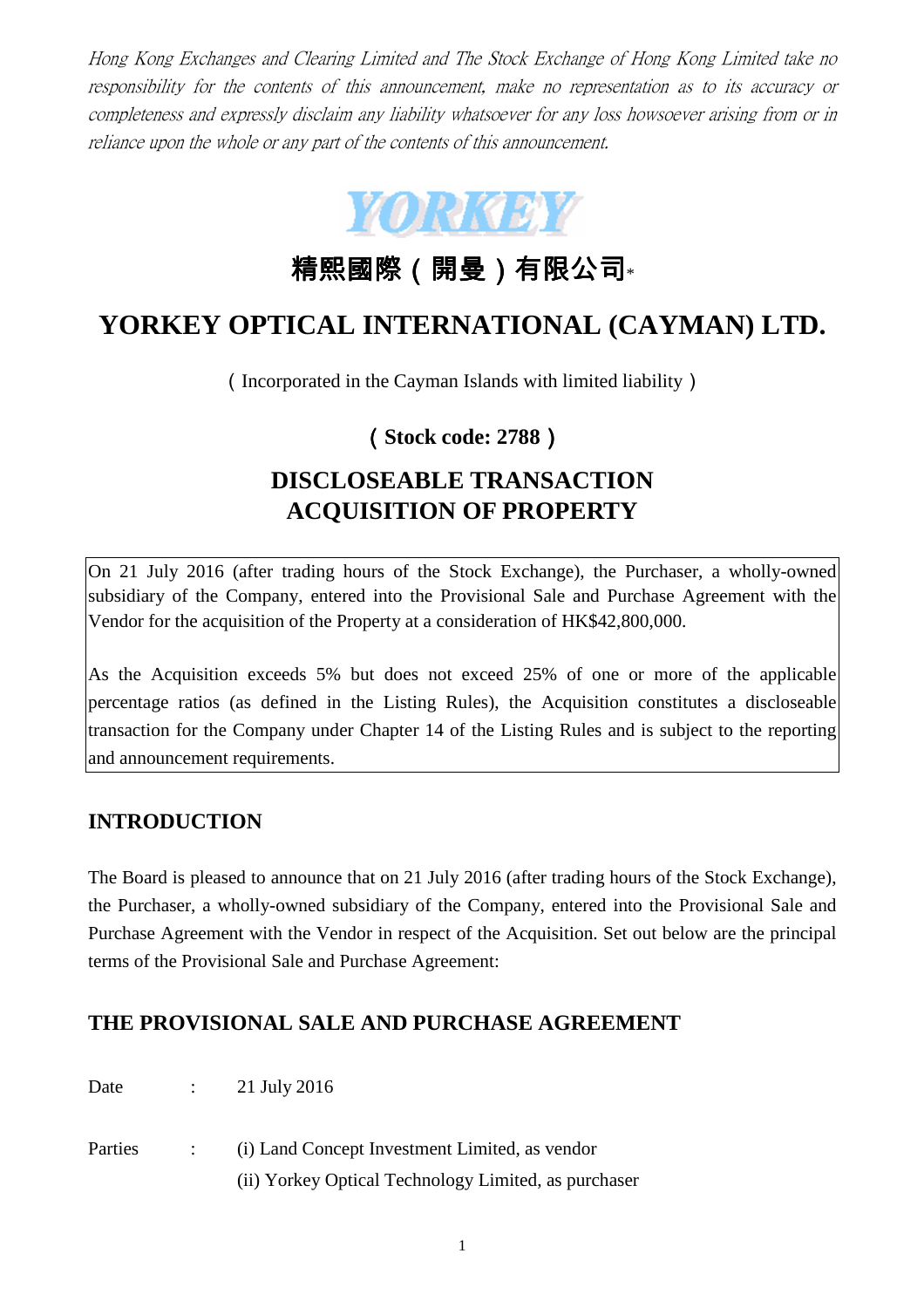To the best of the Directors' knowledge, information and belief, having made all reasonable enquiries, the Vendor and its ultimate beneficial owner are Independent Third Parties.

### **Property to be acquired**

The Property is Workshops 01-09 on 26th Floor & Flat Roof Above the 26th Floor, CRE Centre, No.889 Cheung Sha Wan Road, Kowloon, Hong Kong. The Property is an industrial property with a gross area of approximately 8,854 square feet.

#### **Purchase Price**

The purchase price of the Property is HK\$42,800,000 which is payable by the Purchaser to the Vendor in cash in the following manner:

(a) a deposit in the sum of HK\$4,280,000 shall be paid on or before 25 July 2016;

(b) the balance in the sum of HK\$38,520,000 shall be paid on or before 30 September 2016.

The purchase price of the Property was determined after arm's length negotiation between the Vendor and the Purchaser on normal commercial terms having taken into account the prevailing market value of similar properties in the same district. It is estimated that the total cost of the Property together with transaction costs such as stamp duty, property agent commission and legal costs will be approximately HK\$46,687,100.

The Acquisition will be funded by general working capital of the Group.

## **Completion**

Completion of the Acquisition is expected to take place on or before 30 September 2016.

## **INFORMATION ON THE PURCHASER, THE COMPANY AND THE GROUP**

The Purchaser is a direct wholly-owned subsidiary of the Company and its principal activity is investment and property holding and trading of plastic and metallic parts and components of optical and optoelectronic products.

The Group is principally engaged in the manufacturing and sales of plastic and metallic parts and components of optical and opto-electronic products and manufacturing and sales of molds and cases, including plastic and metallic parts and components of digital still cameras, action cameras,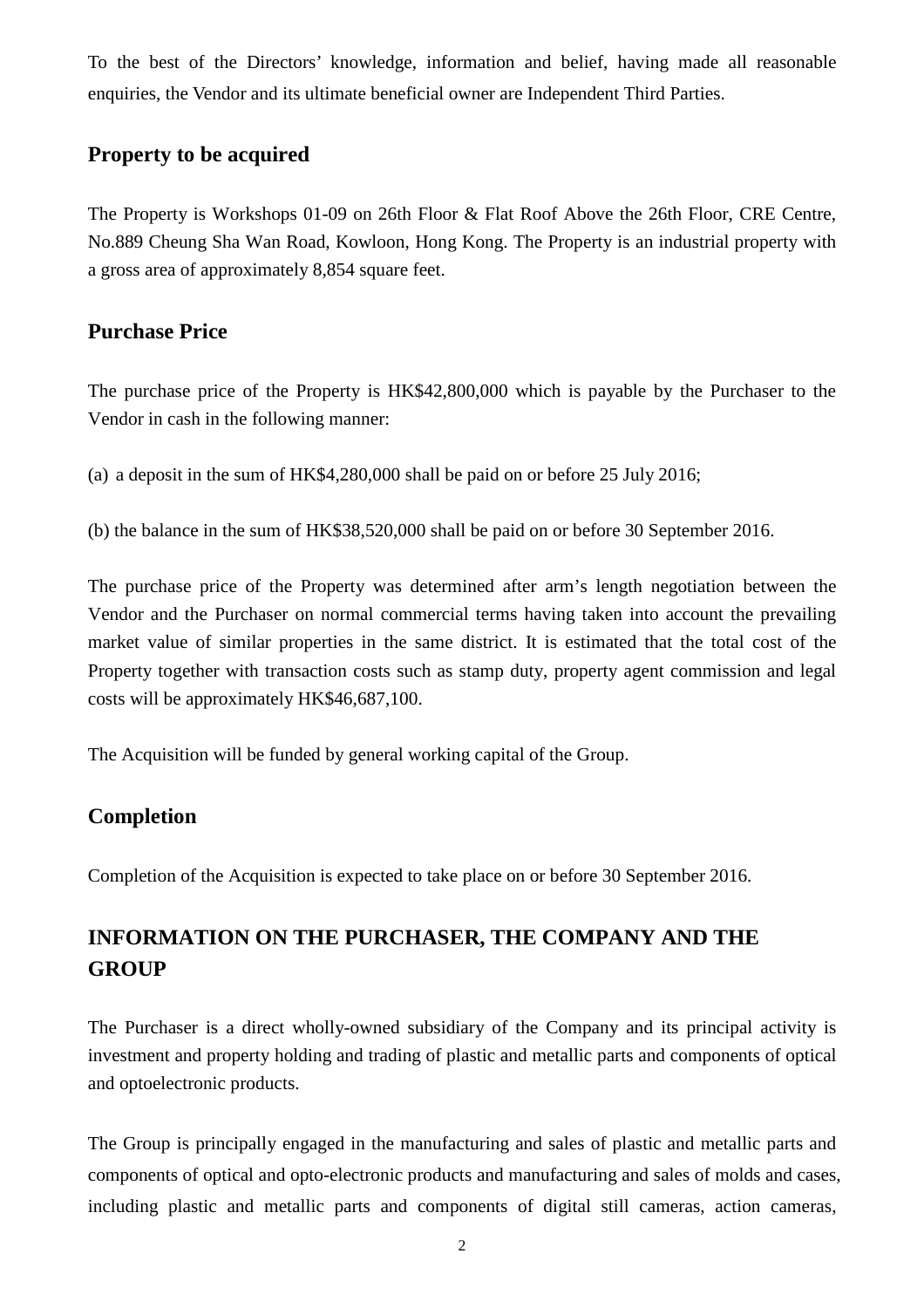copier-based multifunction peripherals and surveillance cameras.

#### **INFORMATION OF THE VENDOR**

The Vendor is a company incorporated in Hong Kong with limited liability and its principal activity is producing clothing and garments.

To the best of the Directors' knowledge, information and belief, having made all reasonable enquiries, the Vendor and its ultimate beneficial owner are Independent Third Parties.

#### **REASONS FOR AND BENEFITS OF THE ACQUISITION**

The Board considers that the Acquisition is a sound investment which could increase the Company's current revenue by leasing out the property and could provide potential capital appreciation opportunity to the Group.

The Board is of the view that the terms of the Provisional Sale and Purchase Agreement are on normal commercial terms, fair and reasonable and that the Acquisition is in the interests of the Group and the shareholders of the Company as a whole.

#### **IMPLICATIONS OF THE LISTING RULES**

As the Acquisition exceeds 5% but does not exceed 25% of one or more of the applicable percentage ratios (as defined in the Listing Rules), the Acquisition constitutes a discloseable transaction for the Company under the Listing Rules. The Acquisition is subject to the reporting and announcement requirements under Chapter 14 of the Listing Rules.

#### **DEFINITIONS**

In this announcement, unless the context otherwise requires, the following expressions shall have the following meanings:

"Acquisition" the acquisition of the Property by the Purchaser at a consideration of HK\$42,800,000 pursuant to the terms and conditions of the Provisional Sale and Purchase Agreement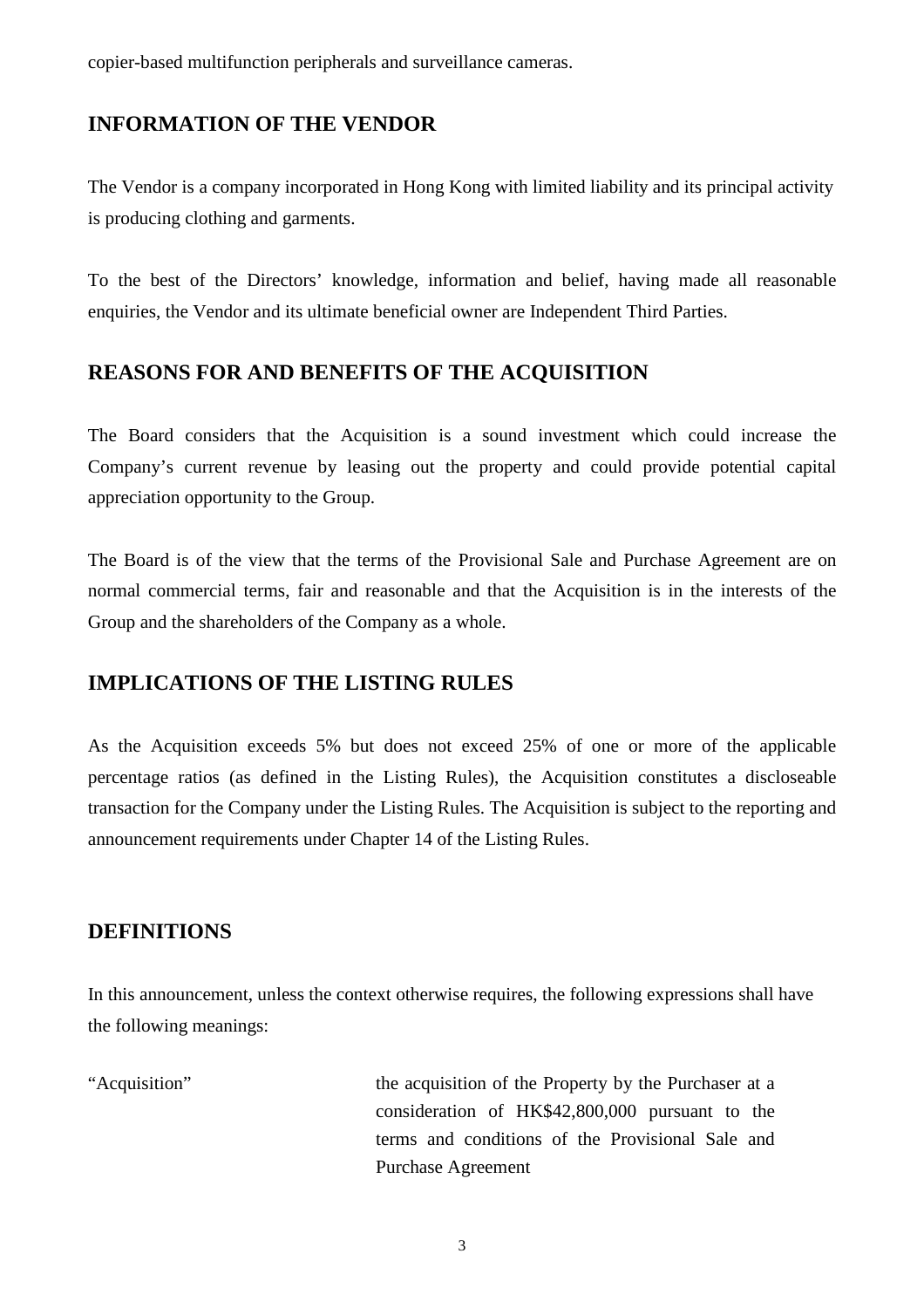| "Board"                                      | the board of Directors                                                                                                                                                                                                                                                     |
|----------------------------------------------|----------------------------------------------------------------------------------------------------------------------------------------------------------------------------------------------------------------------------------------------------------------------------|
| "Company"                                    | Yorkey Optical International (Cayman) Ltd., a<br>company incorporated in the Cayman Islands with<br>limited liability and the shares of which are listed on<br>the main board of the Stock Exchange                                                                        |
| "Director(s)"                                | the director(s) of the Company                                                                                                                                                                                                                                             |
| "Group"                                      | the Company and its subsidiaries                                                                                                                                                                                                                                           |
| "Hong Kong"                                  | the Hong Kong Special Administrative Region of the<br><b>PRC</b>                                                                                                                                                                                                           |
| "HK\$"                                       | Hong Kong dollars, the lawful currency of Hong<br>Kong                                                                                                                                                                                                                     |
| "Independent Third Party(ies)"               | (a) party(ies) who is/are not (a) connected person(s)<br>(as defined in the Listing Rules) of the Company and<br>who together with its/their ultimate beneficial<br>owner(s) are independent of the Company and its<br>connected persons (as defined in the Listing Rules) |
| 'Listing Rules''                             | the Rules Governing the Listing of Securities on the<br><b>Stock Exchange</b>                                                                                                                                                                                              |
| "Property"                                   | Workshops 01-09 on 26th Floor & Flat Roof Above<br>the 26th Floor, CRE Centre, No.889 Cheung Sha<br>Wan Road, Kowloon, Hong Kong                                                                                                                                           |
| "Purchaser"                                  | Yorkey Optical Technology Limited, a company<br>incorporated in Samoa with limited liability on 12<br>April 2005 and a direct wholly-owned subsidiary of<br>the Company                                                                                                    |
| "Provisional Sale and<br>Purchase Agreement" | the provisional agreement for sale and purchase<br>entered into between the Purchaser and the Vendor<br>on 21 July 2016 for the acquisition of the Property                                                                                                                |
| "Stock Exchange"                             | The Stock Exchange of Hong Kong Limited                                                                                                                                                                                                                                    |